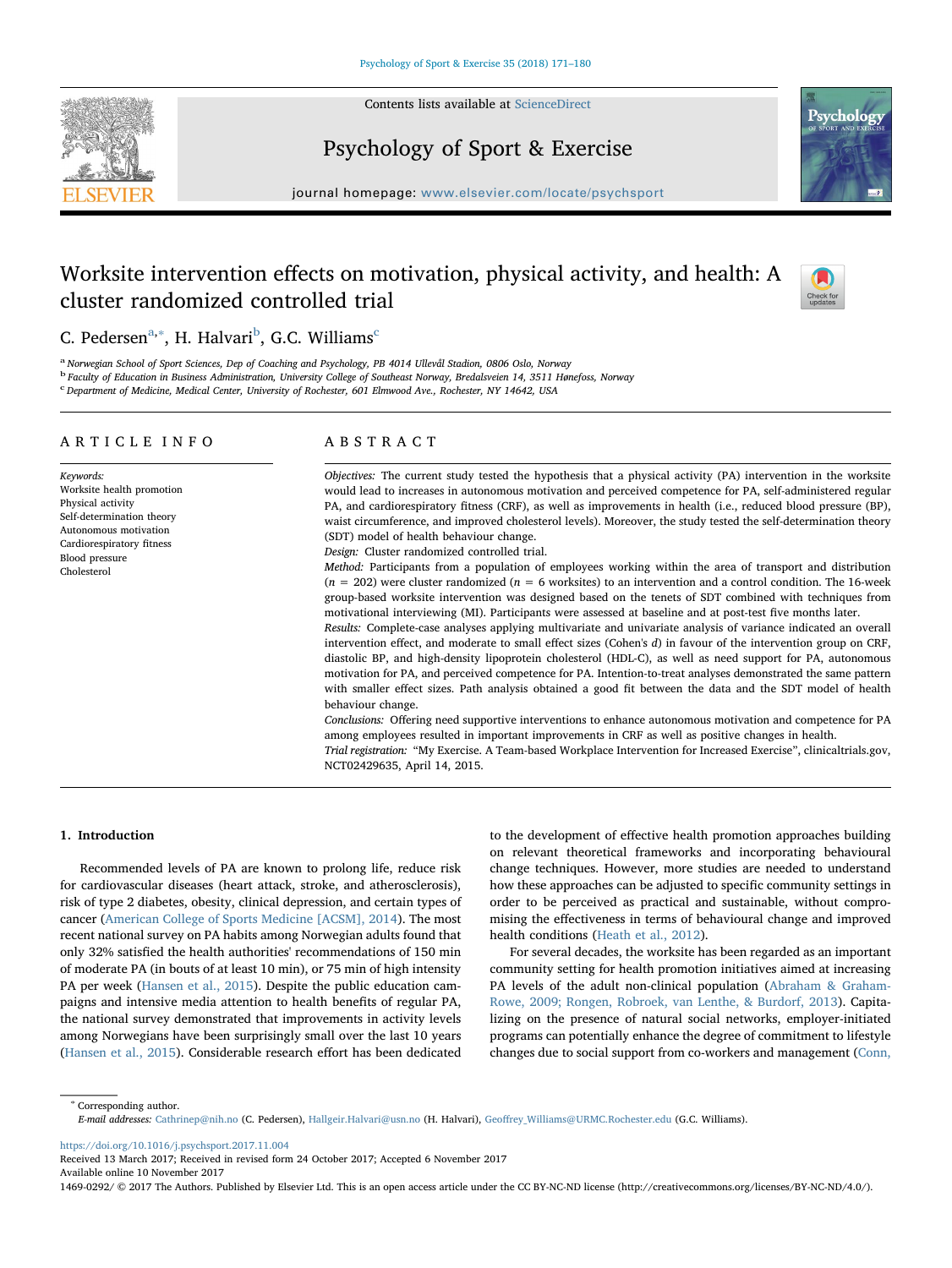[Hafdahl, Cooper, Brown, & Lusk, 2009](#page-8-4)). Despite the apparent advantages of the worksite context, employer-initiated health promotion programs can potentially be perceived as controlling and an intrusion to private life. Fear of negative reactions or pressure from co-workers and supervisors is a common reason for not participating in such programs ([Linnan, Weiner, Graham, & Emmons, 2007](#page-9-0)). We find that SDT [\(Deci &](#page-8-5) [Ryan, 1985, 2000](#page-8-5)) represents a theoretical framework for behavioural change especially relevant to the context of a group-based employerinitiated health promotion program. Employees can easily feel ambivalent or even reluctant about participating if the program is perceived as "one size fits all" with little room for individual adjustment and freedom of choice [\(Linnan, Fisher, & Hood, 2012; Ryan & Deci,](#page-8-6) [2002\)](#page-8-6). Hence, carefully designing the programs to offer support in an autonomous supportive manner is of pivotal importance, both for longterm behavioural change and for the well-being of employees. Moreover, due to the existing social networks, a group-based program can be designed to incorporate interpersonal involvement and need support from significant others like co-workers or managers, in addition to the program providers, typically occupational healthcare professionals.

SDT is an organismic theory of human motivational processes encompassing all aspects of human social life ([Ryan & Deci, 2017\)](#page-9-1). According to SDT, individuals are most effective and persistent in pursuing a healthy lifestyle when they are autonomously motivated ([Ryan](#page-9-2) [& Deci, 2002](#page-9-2)). Autonomous motivation entails that they engage in the activity because they find it intrinsically satisfying or because they truly identify with and value the outcomes ([Deci & Ryan, 2000\)](#page-8-7). Further, SDT posits that individuals will develop autonomous motivation for a particular behaviour when significant others adopt a need-supportive approach toward the person ([Ryan & Deci, 2002](#page-9-2)). When basic psychological needs for autonomy (i.e., feeling volitional and self-endorsed), competence (i.e., feeling mastery and effective), and relatedness (i.e., feeling of belonging and being cared for) are supported, this will facilitate a process of internalization resulting in more autonomous forms of self-regulation ([Deci & Ryan, 1985, 2000; Ryan, Williams, Patrick, &](#page-8-5) [Deci, 2009](#page-8-5)).

The intervention was designed to provide the participants with a social environment perceived as need supportive according to three dimensions: autonomy support ([Deci, Eghrari, Patrick, & Leone, 1994;](#page-8-8) [Reeve, 2002; Williams, Cox, Kouides, & Deci, 1999\)](#page-8-8), structure, and involvement [\(Markland, Ryan, Tobin, & Rollnick, 2005; Markland &](#page-9-3) [Vansteenkiste, 2007](#page-9-3)). The operationalization of active ingredients was inspired by a model integrating SDT with motivational interviewing (MI; [Markland et al., 2005](#page-9-3)), and previously applied in SDT-based PA intervention studies [\(Fortier, Duda, Guerin, & Teixeira, 2012\)](#page-8-9). MI offer techniques that are inherently practical and process-oriented, and aim to increase the awareness of potentially conflicting motivations and explore the ambivalence related to making lifestyle changes ([Markland](#page-9-3) [et al., 2005](#page-9-3)). This process is important in order to help participants internalize autonomous forms of motivation, increase their readiness for change, and become self-regulated. This group-based intervention did not allow for individual in-depth counselling. Hence, suitable MI techniques were also incorporated into non-human material like plenary presentations held by a health and exercise advisor (HEA), and a booklet consisting of reflection tasks that were completed individually and discussed in small groups.

Autonomous motivation for PA has consistently shown to predict increased PA frequency, improved physical fitness, and increases in behaviour related to regular PA [\(Edmunds, Ntoumanis, & Duda, 2007;](#page-8-10) [Teixeira, Carraca, Markland, Silva, & Ryan, 2012](#page-8-10)). Teixeira and colleagues call for more SDT-based randomized controlled trials that include biomedical markers, like CRF or health risk factors such as high blood pressure, in order to assess the success of behavioural changes ([Teixeira et al., 2012\)](#page-9-4). Moreover, there is a need for more intervention studies that last for at least 12 weeks, preferably more than six months, allowing the internalization process to unfold [\(Rodgers, Hall, Duncan,](#page-9-5) [Pearson, & Milne, 2010](#page-9-5)). SDT-based intervention studies aimed at increasing PA among adults have primarily been carried out in the context of community health services and primary care [\(Ng et al., 2012;](#page-9-6) [Teixeira et al., 2012\)](#page-9-6). SDT has previously been applied in the context of a worksite PA promotion intervention among university staff members with a sedentary lifestyle ([Thøgersen-Ntoumani, Loughren, Duda, Fox,](#page-9-7) & Kinnafi[ck, 2010; Thøgersen-Ntoumani, Ntoumanis, Shepherd,](#page-9-7) [Wagenmakers, & Shaw, 2016](#page-9-7)). The studies obtained promising results related to increased PA, and autonomous motivation for PA was positively associated with adherence, which predicted higher levels of CRF and lower levels of body fat. However, the present study is the first SDTbased intervention designed specifically to suit employees working shifts doing manual labour. According to [Quintiliani, Sattelmair, and](#page-9-8) [Sorensen \(2007\)](#page-9-8), consistent findings indicate that male, blue collar workers are less likely to take part in worksite health promotion program, compared to white collar workers and women in general. There are structural barriers to participation like shift work, time pressure, and productivity demands related to working within logistics and production lines. Moreover, according to Norwegian national surveys, people working within transport have the highest levels of sickness absence among male employees, and the second highest among female employees [\(Nygård, 2015\)](#page-9-9).

Due to financial and practical reasons, worksite health promotion programs are often offered to organizational teams or groups of employees rather than individually. In general, meta-analyses and review studies have reached inconclusive and often contradictory results regarding the effectiveness of individually-based versus group-based approaches ([Carron, Hausenblas, & Mack, 1996; Van der Bij, Laurant, &](#page-8-11) [Wensing, 2002\)](#page-8-11). Meta-analytic findings make an argument for the importance of personal contact and group cohesion, rendering groupbased programs that incorporate principles of group dynamics the most effective in terms of adherence and physiological effects ([Burke, Carron,](#page-8-12) [Eys, Ntoumanis, & Estabrooks, 2006\)](#page-8-12).

In the current worksite context, a group-based intervention was designed to offer a need supportive environment that would facilitate the participants' autonomous motivation for self-organized PA sessions. This was preferred over collective PA classes since employees worked shifts and a majority were "on the road" during workings hours. This was supported by interviews with representatives of the target population, carried out prior to the intervention design phase, who were found to be reluctant to the idea of collective PA classes because of the lack of onsite facilities and irregular working hours. In addition, they felt uncomfortable exercising with co-workers because they perceived them to differ too much in terms of exercise habits and PA competence levels.

Incorporating co-workers as an active ingredient in worksite health promotion programs is rather common [\(Linnan et al., 2012\)](#page-8-6). Coworkers are expected to offer support that facilitates behavioural change during the intervention period, and to develop a culture that supports the maintenance of change after program termination. Intervention studies assessing the effects of co-worker peer support on health behaviour outcomes have obtained promising results; however peers are rarely evaluated separately from the overall intervention effects ([Linnan et al., 2012](#page-8-6)). In the majority of SDT based intervention studies the provider of need support, the "significant other", is represented by a figure of authority such as a physician [\(Williams, McGregor, Zeldman,](#page-9-10) [Freedman, & Deci, 2004\)](#page-9-10), an exercise instructor [\(Edmunds, Ntoumanis,](#page-8-13) [& Duda, 2008\)](#page-8-13), or a dentist [\(Münster Halvari, Halvari, Bjørnebekk, &](#page-9-11) [Deci, 2012\)](#page-9-11). The core of their profession is the expert helper, which makes them a natural and efficient source of need support, especially in terms of competence, assuming they are able to provide the required time. There are considerably fewer SDT-based studies where peers, someone who is of equal standing, are targeted as agents of need support. Peers are known to play an important role in terms of need support during team sports or collective PA sessions ([Ntoumanis, Vazou, &](#page-9-12) [Duda, 2007; Wilson & Rodgers, 2004\)](#page-9-12). Rouse and colleagues assessed the unique contributions of several significant others on PA intentions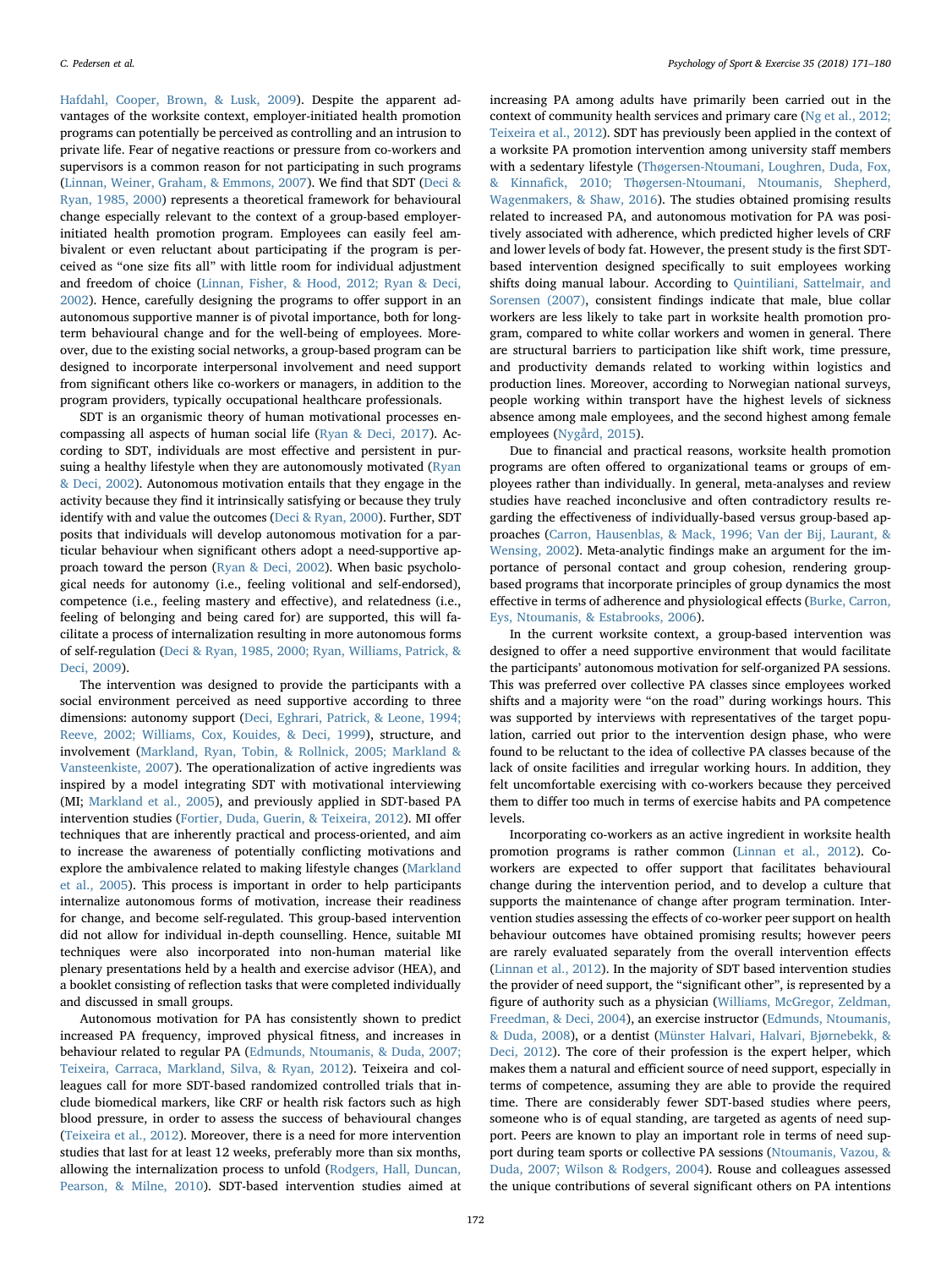prior to intervention start-up. Results indicated that both physicians as well as partners were more effective contributors compared to offspring ([Rouse, Ntoumanis, Duda, Jolly, & Williams, 2011](#page-9-13)). However, there are few SDT based PA intervention studies designed specifically to influence the need supportive behaviour of peers, and none in the context of worksite health promotion.

## 1.1. Study aim and research questions

The main aim of the intervention was to increase participants' level of regular PA as well as their CRF ([ACSM, 2014\)](#page-8-0). The pivotal role of regular PA and CRF in terms of lowering the risk of cardiovascular diseases and premature mortality has been supported in both intervention trials and epidemiological studies ([Gill & Malkova, 2006; Lee](#page-8-14) [et al., 2012\)](#page-8-14). This is especially the case for individuals with a risk profile defined as metabolic syndrome: abdominal obesity, raised triglycerides, an unfavourable combination of high-density lipoprotein cholesterol (HDL-C) and non-HDL-C levels, raised systolic and diastolic BP, and high levels of fasting plasma glucose ([Alberti, Zimmet, & Shaw,](#page-8-15) [2006\)](#page-8-15). Despite the importance of regular PA, recent studies have indicated that the cardio-metabolic benefits are negligible in terms of reduced risk of cardiovascular disease and premature mortality if CRF remains poor [\(Aspenes et al., 2011; Lee et al., 2012](#page-8-16)). Health promotion initiatives will have a stronger impact on physical health if they target the participants' motivation (e.g. awareness, willingness and ability) to engage in activities with moderate to vigorous intensity. In the present study, it was recommended that participants exercised at moderate intensity, and to explore whether they could increase their intensity levels in short bouts when the opportunity presented itself naturally, for instance increase their pace uphill during walks, and apply the principles of high-intensity interval training (HIT; [Gaesser & Angadi, 2011](#page-8-17)). Accumulated evidence indicates that the effectiveness of HIT is surprisingly close to continuous PA in terms of cardio-metabolic adaptations [\(Gibala & McGee, 2008](#page-8-18)).

The present study tested the hypotheses that a need-supportive group-based PA intervention (relative to a standard control condition) would lead to increases in regular PA and CRF, as well as improvements in biomedical outcome variables related to health (i.e., reduced systolic and diastolic BP, waist circumference, increased HDL-C, and lower non-HDL-C levels). Moreover, the study assessed whether the data supported an SDT model of health behaviour change [\(Williams, Gagné,](#page-9-14) [Ryan, & Deci, 2002\)](#page-9-14) previously supported in a meta-analysis on studies in health related settings ([Ng et al., 2012](#page-9-6)). The current adaption of the model posits that perceived need support for PA would have a positive effect on the participants' degree of autonomous motivation and perceived competence for PA, leading to increases in PA levels and CRF. These changes were expected to improve health related outcome variables (systolic and diastolic BP, waist circumference, and non-HDL-C). In order to reduce the complexity of the model, only non-HDL-C was chosen to represent the secondary outcome measure, cholesterol. Recent guidelines indicate that a change in non-HDL-C is a stronger predictor of cardiovascular disease risk compared to a change in HDL-C ([Piepoli et al., 2016\)](#page-9-15).

# 2. Method

## 2.1. Design and procedures

This was a parallel group randomized controlled trial with two conditions. Baseline assessments were carried out in January 2015, followed by a 16-week group-based intervention, and post-test assessments in June 2015. Cluster randomization was preferred due to the group-based nature of the intervention sessions and the role of coworkers as a source of need support for PA. In addition, individual-level randomization would considerably increase the risk of contamination and crossover between groups, and hence geographic worksite was

chosen as the unit of randomization. The practical and financial scale of the study did not allow for more than six worksite locations. All procedures were defined in the research protocol, and approved by the Data Protection Official for Research in Norway. In addition, the project was presented to the Regional Committees for Medical and Health Research Ethics, Norway, who concluded that the project could proceed without further approval according to the Norwegian health research legislation.

## 2.2. Participants and recruitment

All participants were employed by the Norwegian Post delivering mail and logistic services. All participants did manual labour as terminal workers, drivers, and mail carriers. However, their level of regular occupational PA was expected to differ somewhat related to whether they applied vehicles and technical ergonomic equipment during working hours. All workplace locations were situated in the East of Norway, both rural and urban areas. First, local worksite management was presented to the research study, and approval was obtained prior to recruitment of local employees. Participants were recruited by means of information meetings at the workplace premises during working hours. Written information including the informed consent form was handed out and administered by the researcher. Inclusion criteria were defined as worksites that consisted of teams working shifts, and employees working full time or part time (a position of at least 20%). Having a health condition was not a criterion for exclusion as long as the employees were fit for work.

## 2.3. Sample size calculations

The study was powered in order to detect behavioural changes of clinical relevance to the participants' health, not just statistically significant changes ([Campbell, Thomson, Ramsay, MacLennan, &](#page-8-19) [Grimshaw, 2004](#page-8-19)). Sample size calculations were based on estimated Cohen's d effect size (ES) of CRF derived from a meta-analysis of worksite PA intervention studies resulting in an estimated mean of true ESs of 0.51 (95% CI = 0.39 to 0.63; [Conn et al., 2009](#page-8-4)). Based on this study, a conservative estimation of  $d = 0.39$  was expected in the present study since participants initiated and organized their exercise sessions individually. An estimate of the intra-cluster correlation coefficient (ICC) was set to 0.040. This was based on a review of cluster randomized controlled trials in primary care since equivalent metaanalyses of ICC was not found for worksite interventions ([Eldridge,](#page-8-20) [Ashby, Feder, Rudnicka, & Ukoumunne, 2004\)](#page-8-20). SD was set to 0.5 based on a clinically relevant change in CRF of one MET or 3.5 mL kg−<sup>1</sup> ·min−<sup>1</sup> [\(Myers et al., 2004\)](#page-9-16) combined with results from a large Norwegian study on healthy adults ( $M = 40$  mL kg<sup>-1</sup>·min<sup>-1</sup>,  $SD = 7$ ; [Aspenes et al., 2011](#page-8-16)). In order to achieve a detectable effect size of  $d = 0.39$  with 90% probability at 5% significance level, a sample size of  $n = 27$  per cluster was required resulting in a total sample size of  $n = 162$ . The sample size was increased with 20% to  $n = 194$  in order to account for attrition. Sample size calculations were carried out including cluster correction by means of an internet-based computation service ([http://www.sample-size.net/\)](http://www.sample-size.net/).

# 2.4. Randomization

Participants were randomized in parallel to the intervention and control groups in six clusters based on worksite locations (three in each). The randomization sequence was created using a computer generated list offered at a randomization service website for clinical trials.

#### 2.5. Intervention design

The groups received identical onsite health screening consisting of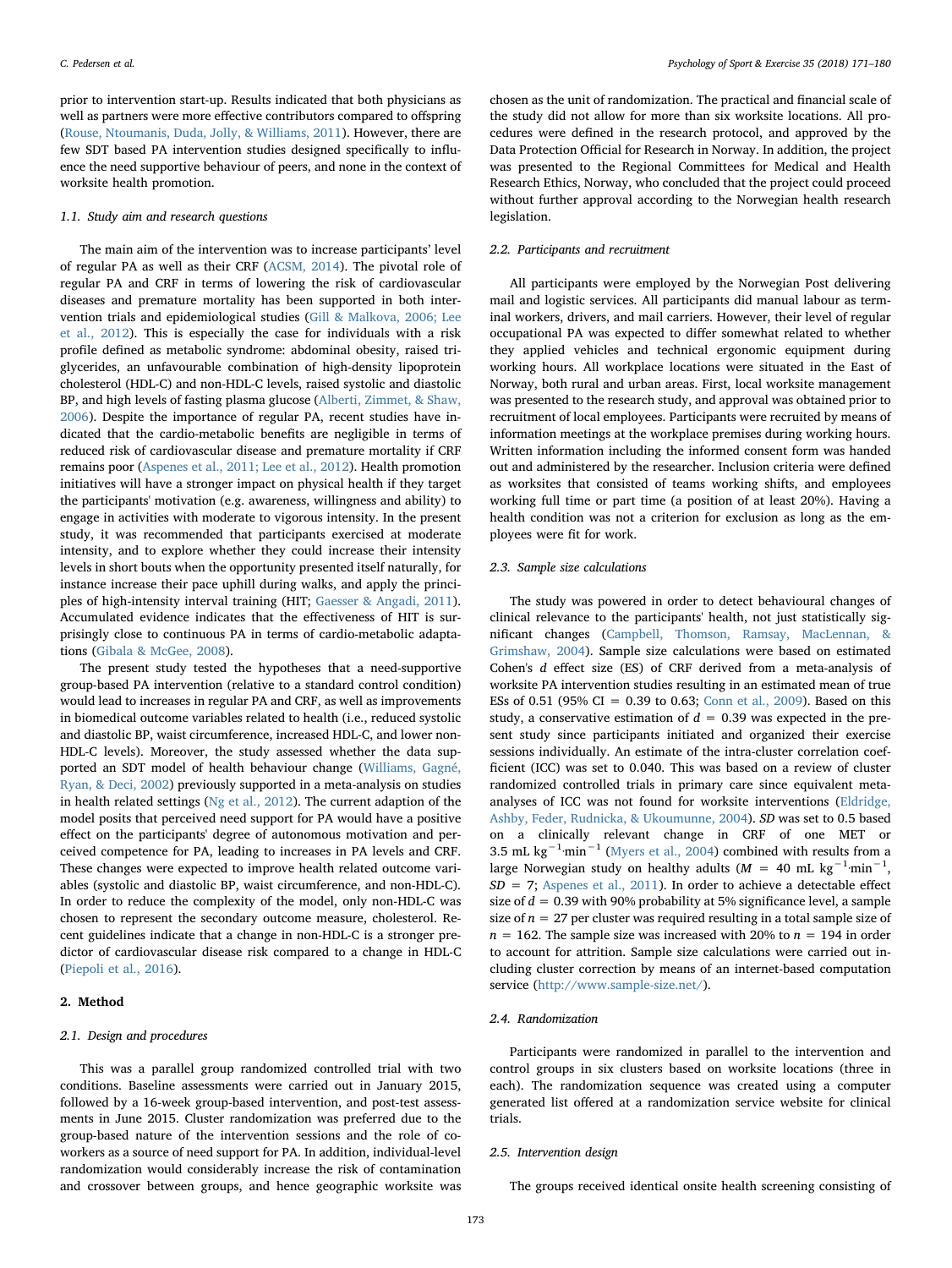baseline assessments and an individual talk where health personnel offered explanations and health recommendations based on a written, individual health profile. Following randomization, the intervention group was offered six sessions of group-based intervention elements: two workshops and four PA support group meetings, a total of 7.5 h. All sessions were offered at the worksite premises. The intervention consisted of three sources of need support: co-workers, a health and exercise advisor (HEA), and a booklet consisting of reflection tasks. The workshops were provided and facilitated by a HEA. Initially, the HEA gave short talks on PA and health, and on health behaviour change and motivation according to the tenets of SDT. Participants received a booklet consisting of reflection tasks based on a combination of SDT and techniques from MI. Participants completed each individually, and discussed their answers in small groups of 2–3 participants in order to increase awareness, competence and relatedness, followed by plenary discussions facilitated by the HEA. The two HEAs were physiotherapists employed by the company occupational health service. They were both experienced and professionally trained in behavioural change counselling and facilitation of group processes. They received eight hours of training in how to facilitate the group workshops and provide participants with autonomy support, structure, and interpersonal involvement. Peer dialogue was incorporated in both workshops and PA support group meetings. The support groups (4–5 participants with similar PA levels and interests) were structured to facilitate mutual sharing of experiential knowledge connected to PA lifestyle changes. The groups were instructed to put one participant in focus at the time, and to offer support for autonomy, competence, and relatedness in their response and comments. During the first one hour meeting, participants were offered an introduction to the concept of need supportive behaviour, operationalized according to the short version of the Health Care Climate Questionnaire (HCCQ; [Williams, Grow, Freedman, Ryan, &](#page-9-17) [Deci, 1996\)](#page-9-17), and structured as descriptions of need supportive or need thwarting behaviour. An example is "Explore different options and choices together with the person" versus "Offer strong opinions about what the person should choose or do". The groups were self-directed, and contacted the researcher present for questions or comments.

Participants in the control group were not offered any employerinitiated group-sessions between baseline and post-test assessments. However, for ethical reasons, they were encouraged to follow the recommendations they received during the individual health screening. In addition, they were offered similar group-based sessions after posttest. Both groups received a second identical health screening after five months where post-test assessments were compared to baseline. For a complete description of the intervention content and design, see supplementary material, [Appendix A](#page-8-21).

#### 2.6. Primary outcome measures

CRF is often regarded as the main component of physical fitness, and it is defined by the ability to engage the respiratory, cardiovascular, and musculoskeletal systems in moderate to vigorous activity for a prolonged period of time [\(ACSM, 2014\)](#page-8-0). Since participants were not excluded on the basis of their health condition, a submaximal test was considered less strenuous with a lower risk of overexertion and negative health reactions [\(ACSM, 2014\)](#page-8-0). The Astrand-Rhyming ergometer bicycle test, a single-stage test lasting for six minutes, was administered by qualified health occupational therapists ([ACSM, 2014; Astrand,](#page-8-0) [1960\)](#page-8-0). An electronic cycle ergometer with a cadence meter and a heart rate monitor with chest strap was applied. CRF levels were estimated based on a steady pace with a heartrate between 120 and 170 bpm, and workload determined by the participants' gender and physical condition. An adjusted  $VO2<sub>max</sub>$  value was estimated using the modified Astrand-Ryhming monogram, correcting for age, gender, and weight. Validation studies have demonstrated a consistent difference between submaximal estimations and direct measures (in standard deviations) of approximately  $\pm$  15% in a population mixed in age and fitness level

#### ([Ekblom, Engstrom, & Ekblom, 2007](#page-8-22)).

Habitual PA in terms of the average frequency, duration, and intensity per week was assessed applying the three-item questionnaire International Physical Activity Index (IPAI), previously validated in a compatible population in Norway (i.e., the HUNT study; [Kurtze,](#page-8-23) [Rangul, Hustvedt, & Flanders, 2008\)](#page-8-23).According to protocol, weighted scores are summed in a total index. In the present study, the reliability test obtained a satisfactory level at baseline (Cronbach's  $\alpha$  = .80), albeit a somewhat low level at post-test ( $\alpha = .67$ ).

# 2.7. Secondary biomedical outcome measures

Systolic and diastolic BP were measured manually applying an auscultatory technique with a mercury column or mechanical aneroid sphygmomanometer. Blood samples were collected by means of capillary puncture. Non-HDL-C was calculated by subtracting HDL-C from total cholesterol. Blood samples were collected during working hours, and participants were not advised to fast before attending the test due to work safety considerations.

#### 2.8. Motivation measures

Autonomous motivation for PA was measured by a composite construct of the two subscales intrinsic (e.g., "I exercise because it's fun") and identified motivation (e.g., "I value the benefits of exercise") from the Behavioural Regulation in Exercise Questionnaire (BREQ-2; [Markland & Tobin, 2004](#page-9-18)). Participants responded according to a 5 point Likert-scale, ranging from 1 (not true for me) to 5 (very true for me). The reliability coefficients of the scales combined were satisfactory ( $\alpha$  = .89), and the two subscales highly correlated ( $r$  = .75). Perceived competence for PA was measured by the Perceived Competence in Exercise Scale (PCES; [Williams & Deci, 1996\)](#page-9-19), on a 7-point Likert-scale, ranging from 1 (strongly disagree) to 7 (strongly agree). An example item being: "I feel confident in my ability to exercise on a regular basis". The scale obtained high levels of reliability ( $\alpha$  = .90). Perceived need support for PA was assessed with the short version (seven items) of the Health Care Climate Questionnaire (HCCQ; [Williams et al., 1996\)](#page-9-17) adjusted to co-workers (e.g., "My co-workers listen to how I would like to do things regarding my regular exercise"). The items were completed on a 7-point Likert-scale, ranging from 1 (not true) to 7 (very true), and the scale obtained high levels of reliability ( $\alpha = .92$ ).

#### 2.9. Data analysis

Descriptive analyses of baseline data were executed by means of independent sample t-tests in order to assess significant differences between conditions and clusters after randomization. Attritions checks were carried out by means of binary logistic regression in order to assess whether baseline measurements predicted dropout or not. Due to attrition, analyses of intervention effects between conditions over time, multivariate (MANOVA) and univariate (ANOVA) analyses of variance repeated measures were executed on both intention-to-treat and complete-case samples. Missing data were accounted for by means of multiple imputation ( $n = 15$  imputations). All analyses were undertaken using IBM SPSS Statistics 21 (IBM Corp., Boston, Mass, USA). Multilevel modelling methods were considered inappropriate due to the small number of clusters ( $n = \text{six}$ ) and cluster sample sizes ( $n = 23-47$ ; [Snijders & Bosker, 2012\)](#page-9-20). All analyses applied worksite location as a covariate in order to control for the effects of the cluster randomization. Effect sizes were calculated applying Cohen's d comparing two conditions [\(Morris, 2008](#page-9-21)).

The SDT model of health behaviour change was tested with a path analysis. The model consisted of five objective constructs (CRF, systolic and diastolic BP, waist circumference, and non-HDL-C) and one index construct (PA). As a consequence, change scores, calculated by linear regression, were preferred to latent constructs because a combination of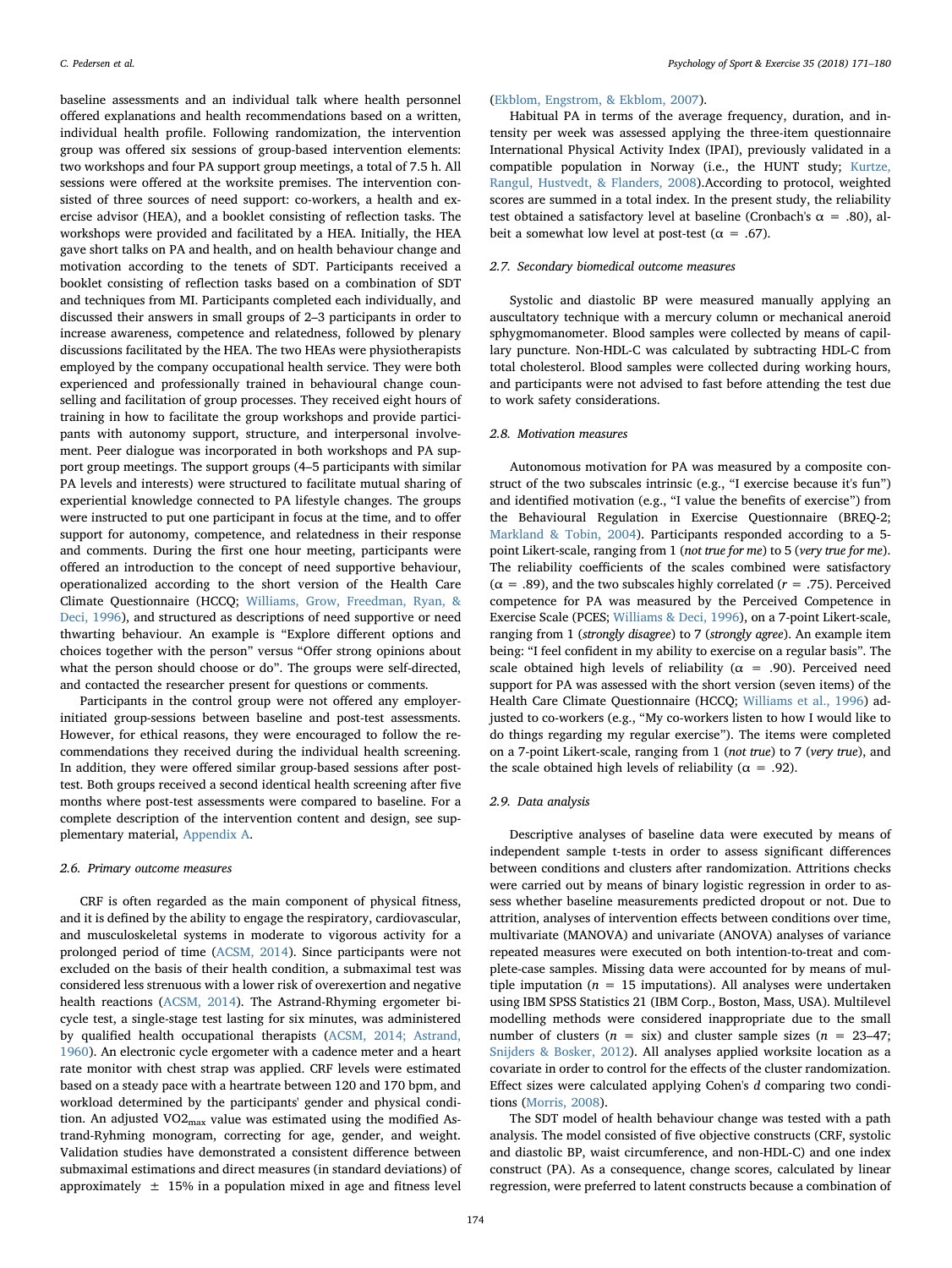latent and manifest constructs decreases the stability of complex models due to large reliability differences [\(Cole & Preacher, 2014](#page-8-24)). First, a zero order correlational analysis of linear regressions (change scores) was performed in SPSS applying the complete-case sample, in order to assess the pattern of relationships. Secondly, the motivation measures were assessed for model fit in Mplus 7.4 [\(Muthén & Muthén,](#page-9-22) [1998](#page-9-22)–2012) by means of confirmatory factor analysis (CFA). Missing data were handled using full information maximum likelihood (FIML) estimation, and analyses were performed using the robust MLR-estimator [\(Muthén & Muthén, 1998](#page-9-22)–2012). Next, a covariance-based path analysis in Mplus was applied in order to account for the potential effects of the cluster randomization variable. Given the small number of clusters to analyze (i.e., six), "type is complex" was chosen above a multilevel analysis, in accordance with the recommendations of [McNeish and Stapleton \(2016\).](#page-9-23) Process evaluations and assessments of fidelity were included in the study, in accordance with RE-AIM. Results of these data will be published in a future paper.

#### 3. Results

#### 3.1. Baseline analyses

Six worksite locations were invited to participate, consisting of 320 eligible employees. A total of  $n = 202$  (68%) employees agreed to participate in the study. After baseline assessments,  $n = 113$  (56%) were randomly allocated to the intervention group, and  $n = 89$  (44%) to the control group [\(Fig. 1\)](#page-5-0). The mean cluster size was  $n = 34$  (range from  $n = 23$  to 47, with 65% between  $n = 30$  and 36). The sample had a mean age of 42.5 years (SD 11.65), and consisted of 76.2% men. Independent sample t-test indicated there were no significant differences between the study sample and eligible employees who declined to participate ( $n = 97$ ) in terms of age ( $t = 0.98$ ,  $p = .328$ ) and gender  $(t = 0.70, p = .482)$ . There were significantly more men in the control group (13%, 95% CI = .00 to .24) at baseline. In addition, the control group obtained significantly higher levels of CRF (4.68 mL kg $^{-1}$ ·min $^{-1}$ , 95% CI = 1.72 to 7.64), and significantly lower levels of both systolic BP (1.89 mmHg, 95% CI =  $-8.37$  to  $-.29$ ) and diastolic BP (1.43 mmHg, 95% CI =  $-6$  to-.54). In terms of motivation measures, both perceived competence for PA (0.64, 95% CI =  $0.21$  to 1.06) and autonomous motivation for PA (0.14, 95% CI =  $0.07$  to 0.59) were significantly higher in the control group. For all other measures, differences were non-significant (see supplementary material, Appendix B).

#### 3.2. Attrition checks and missing data

A total of 22% ( $n = 45$ ) were lost to post-test assessments. The Little's test did not support the hypothesis that data were missing completely at random (MCAR):  $\chi^2 = 300$ ,  $df = 233$ ,  $p = .002$ . Analysis of the groups separately demonstrated a MCAR pattern in the intervention group ( $\chi^2$  = 166,  $df$  = 152,  $p$  = .20); however this was not the case in the control group ( $\chi^2$  = 266, df = 205, p = .003). Attrition rates were significantly higher in the control group compared to the intervention group ( $p = .042$ ). Analyses by means of binary logistic regression demonstrated that gender, educational level, autonomous motivation for PA, and perceived competence for PA significantly predicted dropout rates, albeit none of the outcome measures. Further analysis of the dropouts revealed that  $12\%$  ( $n = 24$ ) chose to withdraw from the study, whereas  $10\%$  ( $n = 21$ ) were not able to attend post-test assessments due to vacation ( $n = 13$ ), sickness absenteeism ( $n = 6$ ), absence due to training  $(n = 1)$ , or ending employment  $(n = 1)$ . Analysis comparing those who completed with those who were presumably willing but not able to attend, indicated that only education level (Wald = 4.51,  $p = .034$ , odds ratio [OR] = .402, CI = .174 to .932) significantly predicted dropout rates. However, comparing those who completed with those who actively withdrew, the latter were lower

in education levels (Wald = 5.66,  $p = .017$ , OR = .372, 95% CI = .165 to .840) and this group included more men (Wald = 7.29,  $p = .007$ , OR = .291, 95% CI = .119 to .713). Moreover, participants in this latter group were considerably less autonomously motivated for PA (Wald = 9.75,  $p = .002$ , OR = .463, 95% CI = .286 to .751) and perceived themselves to be less competent related to PA (Wald = 5.26,  $p = .022$ , OR = .711, 95% CI = .531 to .952).

## 3.3. Intervention attendance rates

In the intervention group, average attendance rate was 50%, or three sessions ( $M = 2.75$ ,  $SD = 1.76$ ). A total of 56% ( $n = 62$ ) attended the first and 44% ( $n = 49$ ) the second workshop. Binary logistic regression analysis indicated that autonomous motivation for PA was the only baseline characteristic significantly predicting whether the participants attended sessions or not ( $\chi^2$  = 10.54, p = .001). Moreover, hierarchical multiple regression analysis indicated that only 0.8%  $(p = .42)$  of the total variance in post-test CRF was explained by attendance rates, equivalent values for PA was  $0\%$  ( $p = .92$ ).

## 3.4. Analysis of intervention effects

MANOVA repeated measures including all variables demonstrated an overall Intervention x Time effect in both intention-to-treat analysis  $(F = 3.791, df = 10, p = .009)$  as well as complete-case analysis  $(F = 5.415, df = 10, p = .000)$ . ANOVA repeated measures for each of the variables are listed in [Table 1](#page-6-0). Regular PA did not yield any significant intervention effect but a significant effect of time ( $F = 7.60$ , p = .007). The secondary biomedical outcome measures related to health all indicated a positive development in the intervention group compared to the control group. Changes in systolic BP and waist circumference were non-significant and did not yield significant effects of time or intervention.

# 3.5. Testing the SDT model of health behaviour change

The zero order correlational analysis indicated a pattern that was in accordance with the research hypotheses, except that perceived competence for PA did not correlate with CRF (supplementary material, Appendix C). CFA demonstrated an acceptable model fit for need support for PA omitting three items (HCCQ2, HCCQ6, and HCCQ7):  $\chi^2$ /  $df = 1.61$ , RMSEA = .056 (95% CI = .000 to .164), CFI = .99, TLI = .99, SRMR = .012. The 4-items scale measuring perceived com*petence for PA* received a good fit:  $\chi^2/df = 1.36$ , RMSEA = .043 (95%)  $CI = .000$  to .155),  $CFI = .99$ ,  $TLI = .99$ ,  $SRMR = .013$ . Autonomous motivation for PA obtained a strong model fit by omitting one item (BREQ3) from the identified motivation subscale:  $\chi^2/df = 0.77$ , RMSEA = .000 (95% CI = .000 to .075), CFI = 1, TLI = 1,  $SRMR = .048$ .

The direct effects over time among constructs in the model were assessed applying linear regressions. Attendance rates were excluded from the model due to the lack of significant effects on the primary outcome variables. The specified model obtained a good fit to the sample data:  $\chi^2/df = 1.01$ , RMSEA = .010 (95% CI = .000 to .069),  $CFI = .99$ ,  $TLI = .99$ ,  $SRMR = .052$ . Furthermore, 13 of 17 hypothesized links in the model were supported [\(Fig. 2\)](#page-6-1). The hypothesized link between perceived competence for PA and CRF was not statistically significant ( $p = .150$ ). Likewise, PA levels did not demonstrate significant links with diastolic BP ( $p = .110$ ). Moreover, CRF had significant links with all secondary outcome measures except non-HDL-C  $(p = .470)$ . Additional significant indirect effects were found from changes in autonomous motivation via PA on CRF  $(Z = 2.445, 95\%$ CI = .005 to .061), systolic BP ( $Z = -2.90, 95\%$  CI =  $-.123$ to −.023), and non-HDL-C ( $Z = -2.92$ , 95% CI = -.166 to -.030; see supplementary material, Appendix D). Indirect effects were also found from changes in autonomous motivation via CRF on systolic BP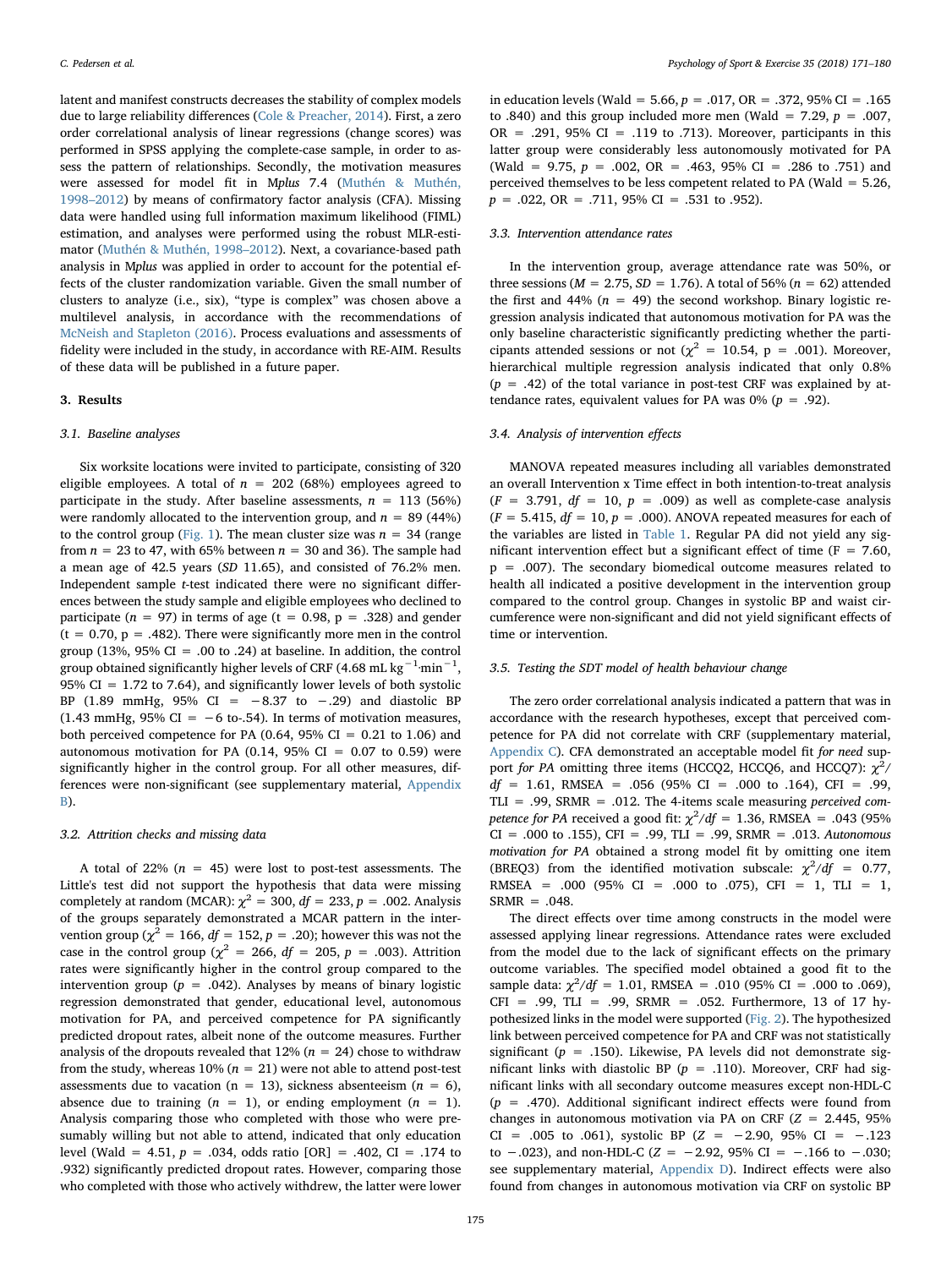<span id="page-5-0"></span>

Fig. 1. CONSORT study flow diagram.

 $(Z = -3.36, 95\% \text{ CI} = -0.050 \text{ to } -0.014)$ , and diastolic BP  $(Z = -2.06, 95\% \text{ CI} = -.096 \text{ to } .000)$ . In addition, the intervention had indirect effects on perceived competence for PA  $(Z = 3.93, 95\%)$  $CI = .017$  to  $.053$ ), albeit not on autonomous motivation for PA.

# 4. Discussion

The present study offers important information on how the worksite and the community of co-workers can be incorporated in an intervention designed to move participants towards autonomous motivation for behavioural change, and the potential effects such an intervention has on PA, CRF and health. Furthermore, the study contributes to the understanding and applicability of SDT as a theoretical framework for the design of health promotion programs in non-treatment settings.

The primary aim of the study was to test the hypothesis that a needsupportive group-based PA intervention (relative to a standard control condition) would lead to increases in regular PA and CRF, as well as improvements in health (i.e., reduced BP, waist circumference, and improved cholesterol levels). Findings are in line with reviews of previous PA intervention studies in the worksite context reporting moderate albeit mixed effect sizes on CRF [\(Abraham & Graham-Rowe, 2009;](#page-8-3) [Conn et al., 2009; Rongen et al., 2013\)](#page-8-3). A key finding in the present study was the effectiveness of the intervention to help participants increase their CRF, with a mean increase in the intervention group of

3.8 mL  $\text{kg}^{-1}$ ·min<sup>-1</sup>. According to [Myers et al. \(2004\),](#page-9-16) a change above 3.5 mL kg<sup>-1</sup>·min<sup>-1</sup> (one MET) would be considered clinically relevant in terms of reduced risk of cardiovascular diseases and premature mortality. This is an important finding given the fact that PA was selforganized. The intervention was designed to merely help participants decide on the kind of activities they felt were most suited to their lifesituation, preferences, and competence levels. Collective PA sessions, offering one kind of activity, were expected to be perceived as less autonomy supportive, and were not included. Findings indicate that the participants responded positively to the focus on autonomous motivation, as well as the information about the importance of CRF. We may also assume that they felt competent enough to increase the intensity of their activities of choice, possibly by means of HIT, which may explain their increases in CRF.

The intervention group reported a significant increase in regular PA from baseline to post-test, contrary to the control group. However, significant between-group effects comparing the two conditions were not found. This finding was somewhat surprising given the relatively strong between-group effects on CRF. Several studies have found a relatively small correlation between self-reported levels of PA and objective measures of fitness ([Dyrstad, Hansen, Holme, & Anderssen,](#page-8-25) [2014\)](#page-8-25). In the current study, 49.4% of the participants in the intervention group and 59.0% in the control group described their PA levels as high at baseline, something which increased to 62.9% at post-test in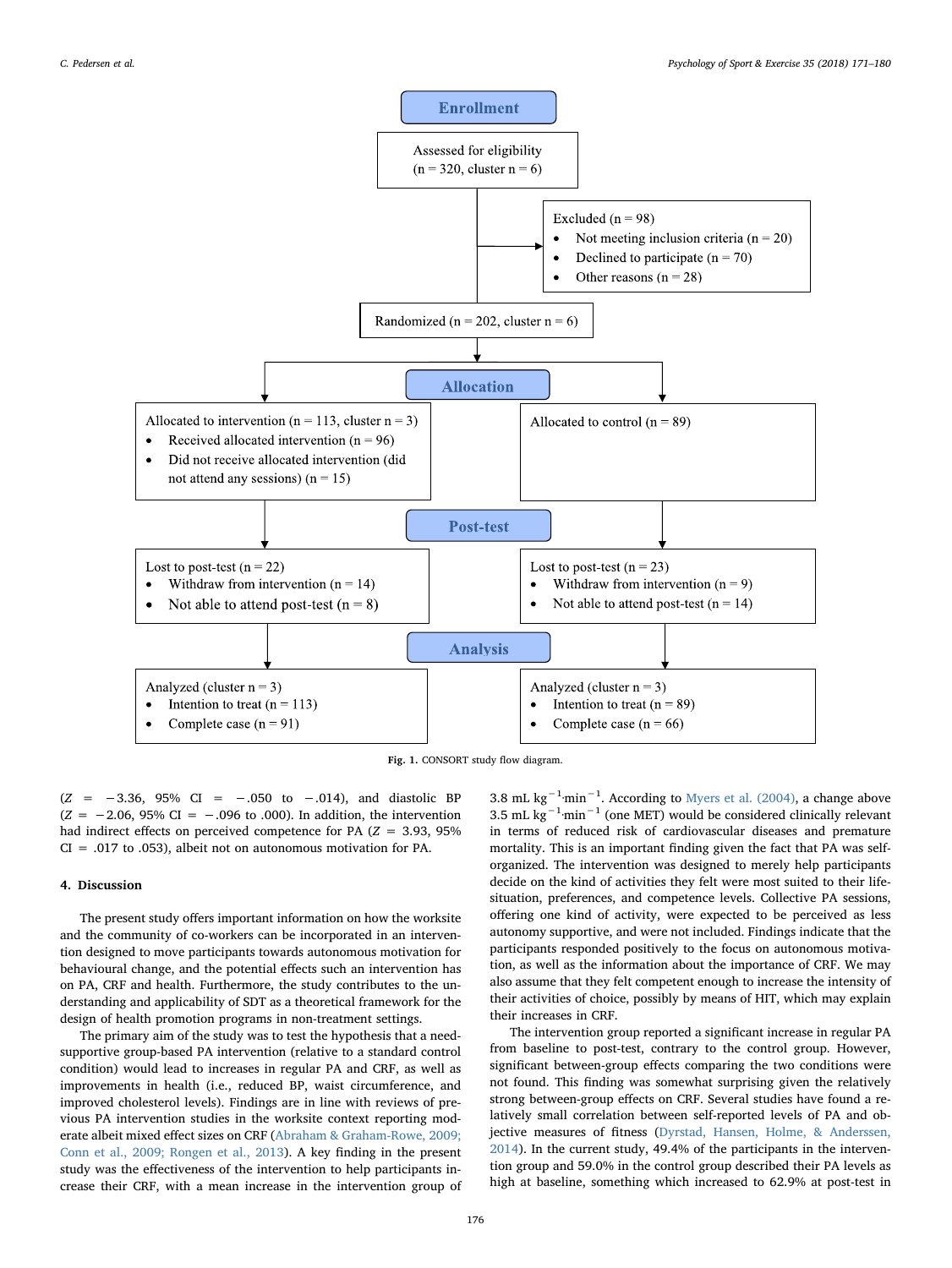#### <span id="page-6-0"></span>Table 1

ANOVA Repeated Measures with means (M) and standard deviations (SD): Motivation variables, primary and secondary outcome measures.

| Variable                                | Complete case analysis |                       |                         |                                            | Intention-to-treat analysis |                       |                        |                                            |
|-----------------------------------------|------------------------|-----------------------|-------------------------|--------------------------------------------|-----------------------------|-----------------------|------------------------|--------------------------------------------|
|                                         | Baseline $(M/$<br>SD)  | 5 months $(M/$<br>SD) | Time x Interv.<br>(F/p) | Effect size (Cohen's<br>$\left( d \right)$ | Baseline $(M/SD)$           | 5 months $(M/$<br>SD) | Time x Inerv.<br>(F/p) | Effect size (Cohen's<br>$\left( d \right)$ |
| CRF $(mL \cdot kg^{-1} \cdot min^{-1})$ |                        |                       |                         |                                            |                             |                       |                        |                                            |
| Intervention ( $n = 85$ )               | 32.33 (7.97)           | 36.13 (9.31)          | 18.14/.000              | 0.49                                       | 31.82 (8.37)                | 36.51 (8.28)          | 7.82/.007              | 0.39                                       |
| Control $(n = 58)$                      | 38.28 (12.59)          | 37.09 (10.18)         |                         |                                            | 36.25 (11.66)               | 36.99 (10.06)         |                        |                                            |
| PA levels                               |                        |                       |                         |                                            |                             |                       |                        |                                            |
| Intervention ( $n = 89$ )               | 3.73(2.22)             | 4.41(2.08)            | 0.32 / 136              | 0.15                                       | 3.67(2.19)                  | 4.43 (1.99)           | 0.25 / .686            | 0.07                                       |
| Control $(n = 61)$                      | 4.29(2.27)             | 4.63(2.15)            |                         |                                            | 3.95(2.33)                  | 4.55(1.96)            |                        |                                            |
| Waist circumference (cm)                |                        |                       |                         |                                            |                             |                       |                        |                                            |
| Intervention ( $n = 87$ )               | 96.37 (11.90)          | 95.91 (12.24)         | 2.26 / 136              | $-0.01$                                    | 96.55 (13.16)               | 95.88 (10.98)         | 0.28 / .642            | 0.02                                       |
| Control $(n = 58)$                      | 94.84 (12.83)          | 94.47 (12.63)         |                         |                                            | 94.57(13.64)                | 93.69 (11.15)         |                        |                                            |
| Non-HDL-C (mmol/L)                      |                        |                       |                         |                                            |                             |                       |                        |                                            |
| Intervention ( $n = 87$ )               | 5.11(2.37)             | 5.13(2.40)            | 4.12/.044               | $-0.04$                                    | 5.07(2.36)                  | 5.12(2.41)            | 1.56/.396              | $-0.01$                                    |
| Control $(n = 53)$                      | 5.59(2.32)             | 5.72(2.42)            |                         |                                            | 5.64(2.36)                  | 5.71 (2.48)           |                        |                                            |
| $HDL-C$ (mmol/L)                        |                        |                       |                         |                                            |                             |                       |                        |                                            |
| Intervention $(n = 87)$                 | 1.26(0.42)             | 1.31(0.48)            | 10.73/.001              | 0.22                                       | 1.25(0.40)                  | 1.30(0.52)            | 5.53/.006              | 0.12                                       |
| Control $(n = 53)$                      | 1.31(0.37)             | 1.27(0.41)            |                         |                                            | 1.33(0.42)                  | 1.32(0.51)            |                        |                                            |
| Systolic BP (mmHg)                      |                        |                       |                         |                                            |                             |                       |                        |                                            |
| Intervention ( $n = 89$ )               | 135.34 (16.85)         | 131.70 (14.80)        | 2.91/.091               | $-0.13$                                    | 135.47 (16.15)              | 131.55 (13.15)        | 0.17 / .710            | $-0.18$                                    |
| Control $(n = 62)$                      | 131.29 (12.95)         | 129.61 (23.08)        |                         |                                            | 131.26 (12.38)              | 129.97 (15.16)        |                        |                                            |
| Diastolic BP (mmHg)                     |                        |                       |                         |                                            |                             |                       |                        |                                            |
| Intervention ( $n = 89$ )               | 83.66 (9.82)           | 81.83 (10.10)         | 11.83/.001              | $-0.30$                                    | 84.26 (9.37)                | 81.75 (9.12)          | 7.18/.015              | $-0.26$                                    |
| Control $(n = 62)$                      | 80.26 (10.23)          | 81.48 (8.44)          |                         |                                            | 81.06 (9.62)                | 81.06 (7.93)          |                        |                                            |
| Need support for PA (peers)             |                        |                       |                         |                                            |                             |                       |                        |                                            |
| Intervention ( $n = 88$ )               | 3.95(1.29)             | 4.42(1.26)            | 10.03/.002              | 0.59                                       | 4.00(1.31)                  | 4.39(1.15)            | 4.70/.034              | 0.29                                       |
| Control $(n = 62)$                      | 4.38(1.18)             | 4.11(1.34)            |                         |                                            | 4.08(1.34)                  | 4.09(1.22)            |                        |                                            |
| Perceived competence for PA             |                        |                       |                         |                                            |                             |                       |                        |                                            |
| Intervention ( $n = 88$ )               | 4.46(1.44)             | 4.59(1.52)            | 7.72/.006               | 0.43                                       | 4.43(1.50)                  | 4.60(1.39)            | 4.38/.043              | 0.24                                       |
| Control $(n = 62)$                      | 5.37 (1.36)            | 4.89 (1.34)           |                         |                                            | 5.05(1.43)                  | 4.86(1.18)            |                        |                                            |
| Autonomous motivation for PA            |                        |                       |                         |                                            |                             |                       |                        |                                            |
| Intervention $(n = 88)$                 | 3.40(0.85)             | 3.54(0.80)            | 13.86/.000              | 0.45                                       | 3.32(0.87)                  | 3.55(0.73)            | 5.85/.020              | 0.29                                       |
| Control $(n = 62)$                      | 3.82 (0.79)            | 3.59(0.76)            |                         |                                            | 3.61(0.84)                  | 3.59(0.67)            |                        |                                            |

Note: CRF = cardiorespiratory fitness. PA = physical activity. Non-HDL-C = non-high-density lipoproteins cholesterol. HDL-C = high-density lipoproteins cholesterol. BP = blood pressure.

both groups. Comparing these findings to CRF measures, there is an apparent discrepancy. Only 8% of the participants in the intervention group and 16.3% in the control group obtained levels that would be defined as high or very high at baseline ([Astrand, 1960\)](#page-8-26). Doing manual labour could possibly mask their perceptions of the extent to which

their level of PA during working hours actually satisfied the recommended level of regular PA, especially when it comes to intensity. Findings have indicated that there are systematic differences between occupational and leisure-time PA, especially when PA could be described as high. Occupational PA typically consists of heavy lifting and

<span id="page-6-1"></span>

Fig. 2. The SDT health model of behaviour change. Path analysis of associations between change scores. Maximum likelihood estimation with robust standard errors to account for missing values.  $\chi^2/df = 1.01$ , RMSEA = .010 (95% CI = .000 to .069), CFI = .99, TLI = .99, SRMR = .052. Single-tail p-values. CRF = cardiorespiratory fitness. PA = physical activity. Non-HDL-C = non-high-density lipoproteins cholesterol. HDL-C = high-density lipoproteins cholesterol. BP = blood pressure.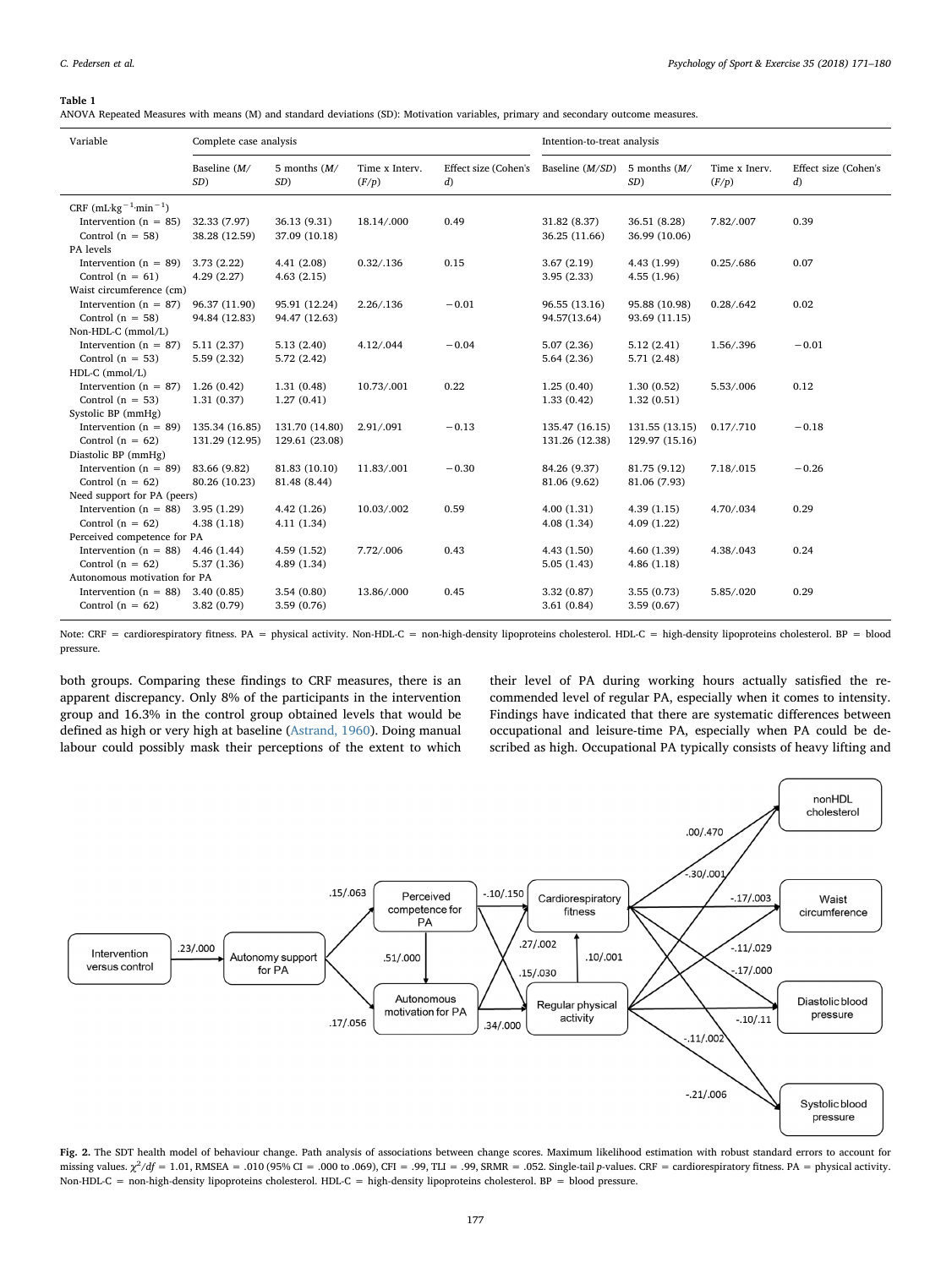repetitive work, whereas leisure-time PA is often characterized by "dynamic contractions of large muscle groups increasing whole-body metabolism and cardia output with ability to rest when fatigue requires so" [\(Holtermann, Hansen, Burr, Søgaard, & Sjøgaard, 2012,](#page-8-27) pp. 293–294).

All secondary biomedical outcome measures demonstrated a positive development in the intervention group, and between group changes were significant for diastolic BP and HDL-C. Waist circumference, non-HDL-C, and systolic BP did not demonstrate any significant between-group changes (intention-to-treat); however, systolic BP did demonstrate a significant within subject effect. In terms of clinical relevance, the improvements in the intervention group on BP (systolic BP =  $-3.64$  mmol/L and diastolic BP =  $-1.83$  mmol/L) were compatible to the mean values found in a review study of randomized controlled trials related to PA (systolic BP =  $-3.84$  mmol/L, 95% CI = −.4.97 to 2.72, and diastolic SP = −2.58 mmol/L, 95% CI =  $-3.35$  to  $-1.81$ ; [Whelton, Chin, Xin, & He, 2002\)](#page-9-24). In addition, these changes are consistent with the hypertension guideline expected effect of regular PA ([Chobanian et al., 2003\)](#page-8-28). Hence, the intervention proved effective in terms of clinically relevant changes in BP that reduced the risk of myocardial infarction, stroke, heart failure, and premature mortality. Changes in HDL-C levels in the intervention group (0.050 mmol/L) were close to, albeit somewhat lower than the findings in the review of Kodama and colleagues on PA intervention studies (0.065 mmol/L; [Kodama et al., 2007\)](#page-8-29).

Changes in waist circumference and non-HDL-C were too small to represent any clinically relevant changes in terms of reduced risk for diseases related to lifestyle. However, other factors besides regular PA have proven to determine these biomedical markers including calorie balance, macronutrient intake (saturated fats, carbohydrates) and genetic factors responsible for insulin resistance and non-HDL-C [\(Piepoli](#page-9-15) [et al., 2016](#page-9-15)). In addition, blood samples were non-fasting which could obscure a possible effect on non-HDL-C.

The secondary aim of the study was to assess whether the data supported the SDT model of health behaviour change ([Williams et al.,](#page-9-14) [2002\)](#page-9-14). The path analyses of both direct and indirect effects demonstrated an overall support; most of the paths are in line with the findings of the meta-analysis by [Ng et al. \(2012\).](#page-9-6) The association between changes in need support from peers and autonomous motivation for PA was borderline significant, albeit considerably weaker than the findings in the above-mentioned review reporting  $r = .40$ . The relatively moderate dose offered in the current intervention, combined with the brief introduction (one hour) to need supportive behaviour that the participants received, could possibly explain the results. Direct and indirect paths indicated that the intervention as a whole, including two additional sources of need support (the booklet and the HEA), added to the effect on perceived competence for PA and autonomous motivation for PA. The current study offers a better understanding of need support in terms of who could effectively constitute the "significant other" in a non-treatment worksite setting. Results indicate that it is possible to effectively train co-workers to behave in a manner that is perceived as need supportive. Compared to health-care professionals, co-workers lack the formal training and authority regarding health care. On the other hand, faced with an expert helper participants can be sensitive to their authority, act obediently and feel a need to please. Hence, the dialogue may have the potential to enhance participants' controlled motivation for PA. Peers, in the form of co-workers, may be more prone to offer need support in a reciprocal manner, sharing their own experience with PA and lifestyle changes, unlike most experts.

#### 4.1. Limitations and concerns

Despite promising findings, the current study has limitations that must be taken into consideration. Most importantly, the small number of clusters enhances the risk of bias in terms of high levels of ICC and reduced statistical power resulting in inflated effect size estimates

([Snijders & Bosker, 2012\)](#page-9-20). This risk is enhanced by the relatively large number of dropouts, albeit the fact that only the 12% who actively chose to withdraw were significantly different at baseline from those who completed. The overall sample size could be described as acceptable compared to what is common for experimental studies in the field of sport and exercise psychology (mean  $n = 40$ , interquartile range from 24 to 72; [Schweizer & Furley, 2016](#page-9-25)). However, the effects of the intervention should be interpreted cautiously and replications of the intervention study with a sufficient number of clusters are recommended.

Self-reported measures of regular PA are prone to bias like overreporting due to social desirability ([Dyrstad et al., 2014\)](#page-8-25). Moreover, recalling regular PA, including organized exercise, occupational PA, and everyday activities like commuting to work, is a complex task ([Sallis & Saelens, 2000](#page-9-26)). Objective assessment methods, like accelerometers, would have strengthened the present study, and possibly contributed to explain the discrepancy between changes in CRF and self-reported PA [\(ACSM, 2014](#page-8-0)). However, the study did not have the financial resources available to include accelerometers.

Attendance rates related to the workshops and PA support group sessions were modest, albeit similar to other group-based PA intervention studies [\(Hardcastle, Taylor, Bailey, Harley, & Hagger, 2013](#page-8-30)). Findings indicate that the group sessions failed to attract participants with low levels of autonomous motivation for PA. However, their general health status related to for instance CRF or blood pressure did not seem to affect their willingness to attend the sessions. Participation rates were relatively high (68% of eligible), and the fact that participants were offered a health screening free of charge during working hours could possibly have motivated some to participate in the study albeit not attend the group sessions. Participants in the current study worked shifts, and group sessions were offered immediately before and after working hours at the worksite premises. This may have affected their willingness and ability to attend the sessions. [Conn et al. \(2009\)](#page-8-4) found that worksite PA interventions offered during paid working hours were more effective on some outcome measures like CRF. The results in the present study, especially on CRF, support the assumption that a modest dose intervention can be effective in bringing about meaningful changes on important mediating and outcome variables. The intervention consisted of short sessions every second week in order to give participants the necessary time to develop the ability and motivation to initiate and maintain lifestyle changes. Ideally, the intervention design could have included monthly or quarterly follow-up booster meetings after five months in order to offer some structure that facilitated need supportive interaction between participants [\(Rodgers et al., 2010\)](#page-9-5). We argue that this is especially important for the current study population given the nature of the occupation, and the fact that they were working shifts which reduced both the formal and informal interaction during working hours.

## 4.2. Strengths

Worksite health promotion interventions are characterized by rather low participation rates. A review study found participation levels from 10 to 64%, with a median of 33% ([Robroek, van Lenthe, van](#page-9-27) [Empelen, & Burdorf, 2009](#page-9-27)). In addition, the programs are criticized for attracting only the healthy and fit employees ([Linnan, Sorensen,](#page-8-31) [Colditz, Klar, & Emmons, 2001\)](#page-8-31). According to [Rongen et al. \(2013\)](#page-9-28), worksite health promotion intervention studies were four times more effective when the participation rates were low. The current study obtained a reasonably high participation among eligible employees (68%). Although the study did not include any information about the health status of the 32% who chose not to participate, participants' health status was compared to a reference population of healthy Norwegian adults (men  $n = 13.604$  and female  $n = 16.909$ ; [Aspenes et al.,](#page-8-16) [2011\)](#page-8-16). Although the sample in the current study was 5.61 years younger than the reference population, mean values on waist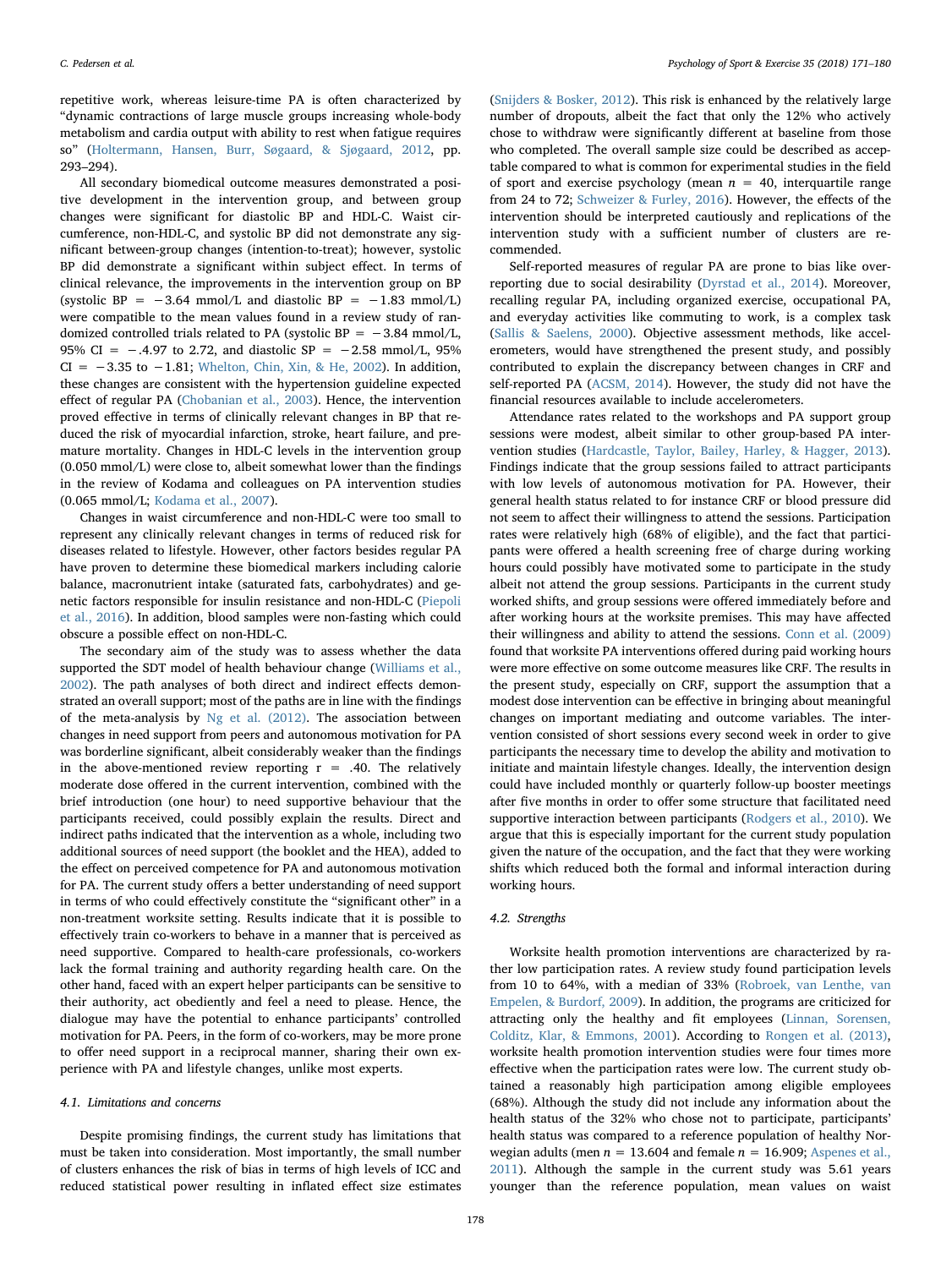circumference, HDL-C, and BP were compatible. Non-HDL-C level were higher in the current study sample compared to the HUNT population (male =  $4.27$  mmol/L, female =  $4.04$  mmol/L; [Aspenes et al., 2011](#page-8-16)). CRF was considerably higher in the male reference population  $(40.0 \text{ mL kg}^{-1} \cdot \text{min}^{-1}, SD = 9.5)$ , compared to the current study sample (33.85 mL kg<sup>-1.</sup>min<sup>-1</sup>, SD = 10.45). CRF among females were compatible in the two samples. In conclusion, we argue that the current intervention managed to attract employees of average health, including those with low fitness levels. This strengthens the generalizability of the intervention in terms of acceptance among occupational groups susceptible to health risk, such as drivers and storage workers, and possibly to similar occupational groups.

## 5. Conclusions

Present study findings contribute to the understanding and

<span id="page-8-21"></span>Appendix. Equation used to estimate repeated measures Cohen's d ES with pooled SD:

 $= C_p$  $\left\{ \frac{(M_{post, I} - M_{pre, I}) - (M_{post, C} - M_{pre, C})}{SD_{pre}} \right\}$  $d_{pp2} = C_p \left[ \frac{(M_{post, I} - M_{pre, I}) - (M_{post, C} - M_{pre, C})}{SD_{pre}} \right]$ 

## Appendix A. Supplementary data

Supplementary data related to this article can be found at [http://dx.doi.org/10.1016/j.psychsport.2017.11.004.](http://dx.doi.org/10.1016/j.psychsport.2017.11.004)

#### References

- <span id="page-8-3"></span>[Abraham, C., & Graham-Rowe, E. \(2009\). Are worksite interventions e](http://refhub.elsevier.com/S1469-0292(17)30108-5/sref1)ffective in in[creasing physical activity? A systematic review and meta-analysis.](http://refhub.elsevier.com/S1469-0292(17)30108-5/sref1) Health Psychology [Review, 3](http://refhub.elsevier.com/S1469-0292(17)30108-5/sref1)(1), 108–144.
- <span id="page-8-15"></span>[Alberti, K. G. M. M., Zimmet, P., & Shaw, J. \(2006\). Metabolic syndrome - a new world](http://refhub.elsevier.com/S1469-0292(17)30108-5/sref2)wide defi[nition. A consensus statement from the international diabetes federation.](http://refhub.elsevier.com/S1469-0292(17)30108-5/sref2) [Diabetic Medicine, 23](http://refhub.elsevier.com/S1469-0292(17)30108-5/sref2)(5), 469–480.
- <span id="page-8-0"></span>[American College of Sports Medicine \(2014\).](http://refhub.elsevier.com/S1469-0292(17)30108-5/sref3) ACSM's guidelines for exercise testing and prescription [\(9th ed.\). Baltimore, MD: Wolters Kluwer.](http://refhub.elsevier.com/S1469-0292(17)30108-5/sref3)
- <span id="page-8-16"></span>[Aspenes, S. T., Nilsen, T. I., Skaug, E. A., Bertheussen, G. F., Ellingsen, Ø., Vatten, L., et al.](http://refhub.elsevier.com/S1469-0292(17)30108-5/sref4) [\(2011\). Peak oxygen uptake and cardiovascular risk factors in 4631 healthy women](http://refhub.elsevier.com/S1469-0292(17)30108-5/sref4) and men. [Medicine & Science in Sports & Exercise, 43](http://refhub.elsevier.com/S1469-0292(17)30108-5/sref4)(8), 1465–1473.
- <span id="page-8-26"></span>[Astrand, I. \(1960\). Aerobic work capacity in men and women with special reference to](http://refhub.elsevier.com/S1469-0292(17)30108-5/sref5) age. [Acta Physiologica Scandinavica - Supplementum, 49](http://refhub.elsevier.com/S1469-0292(17)30108-5/sref5)(169), 1–92.
- <span id="page-8-12"></span>[Burke, S. M., Carron, A. V., Eys, M. A., Ntoumanis, N., & Estabrooks, P. A. \(2006\). Group](http://refhub.elsevier.com/S1469-0292(17)30108-5/sref6) [versus individual approach? A meta-analysis of the e](http://refhub.elsevier.com/S1469-0292(17)30108-5/sref6)ffectiveness of interventions to promote physical activity. [Sport and Exercise Psychology Review, 2](http://refhub.elsevier.com/S1469-0292(17)30108-5/sref6)(1), 19–35.
- <span id="page-8-19"></span>[Campbell, M. K., Thomson, S., Ramsay, C. R., MacLennan, G. S., & Grimshaw, J. M.](http://refhub.elsevier.com/S1469-0292(17)30108-5/sref7) [\(2004\). Sample size calculator for cluster randomized trials.](http://refhub.elsevier.com/S1469-0292(17)30108-5/sref7) Computers in Biology and [Medicine, 34](http://refhub.elsevier.com/S1469-0292(17)30108-5/sref7)(2), 113–125.
- <span id="page-8-11"></span>[Carron, A. V., Hausenblas, H. A., & Mack, D. \(1996\). Social in](http://refhub.elsevier.com/S1469-0292(17)30108-5/sref8)fluence and exercise: A meta-analysis. [Journal of Sport & Exercise Psychology, 18](http://refhub.elsevier.com/S1469-0292(17)30108-5/sref8)(1), 1–16.
- <span id="page-8-28"></span>[Chobanian, A. V., Bakris, G. L., Black, H. R., Cushman, W. C., Green, L. A., Izzo, J. L., ...](http://refhub.elsevier.com/S1469-0292(17)30108-5/sref9) [Wright, J. T. \(2003\). National heart, lung, and blood institute joint national com](http://refhub.elsevier.com/S1469-0292(17)30108-5/sref9)[mittee on prevention, detection, evaluation, and treatment of high blood pressure,](http://refhub.elsevier.com/S1469-0292(17)30108-5/sref9) [national high blood pressure education program coordinating committee. The se](http://refhub.elsevier.com/S1469-0292(17)30108-5/sref9)[venth report of the joint national committee on prevention, detection, evaluation,](http://refhub.elsevier.com/S1469-0292(17)30108-5/sref9) [and treatment of high blood Pressure: The JNC 7 report.](http://refhub.elsevier.com/S1469-0292(17)30108-5/sref9) Journal of the American [Medical Association, 289](http://refhub.elsevier.com/S1469-0292(17)30108-5/sref9), 2560–2572.
- <span id="page-8-24"></span>[Cole, D. A., & Preacher, K. J. \(2014\). Manifest variable path analysis: Potentially serious](http://refhub.elsevier.com/S1469-0292(17)30108-5/sref10) [and misleading consequences due to uncorrected measurement error.](http://refhub.elsevier.com/S1469-0292(17)30108-5/sref10) Psychological [Methods, 19](http://refhub.elsevier.com/S1469-0292(17)30108-5/sref10)(2), 300.
- <span id="page-8-4"></span>[Conn, V. S., Hafdahl, A. R., Cooper, P. S., Brown, L. M., & Lusk, S. L. \(2009\). Meta-analysis](http://refhub.elsevier.com/S1469-0292(17)30108-5/sref11) [of workplace physical activity interventions.](http://refhub.elsevier.com/S1469-0292(17)30108-5/sref11) American Journal of Preventive Medicine, 37[\(4\), 330](http://refhub.elsevier.com/S1469-0292(17)30108-5/sref11)–339.
- <span id="page-8-8"></span>[Deci, E. L., Eghrari, H., Patrick, B. C., & Leone, D. R. \(1994\). Facilitating internalization:](http://refhub.elsevier.com/S1469-0292(17)30108-5/sref12) [The self-determination theory perspective.](http://refhub.elsevier.com/S1469-0292(17)30108-5/sref12) Journal of Personality, 62(1), 119–142.
- <span id="page-8-5"></span>Deci, E. L., & Ryan, R. M. (1985). [Intrinsic motivation and self-determination in human be](http://refhub.elsevier.com/S1469-0292(17)30108-5/sref13)havior. [New York, NY: Plenum Press.](http://refhub.elsevier.com/S1469-0292(17)30108-5/sref13)
- <span id="page-8-7"></span>Deci, [E. L., & Ryan, R. M. \(2000\). The](http://refhub.elsevier.com/S1469-0292(17)30108-5/sref14) "what" and "why" of goal pursuits: Human need [and self-determination of behavior.](http://refhub.elsevier.com/S1469-0292(17)30108-5/sref14) Psychological Inquiry, 11(4), 227–268.
- <span id="page-8-25"></span>[Dyrstad, S. M., Hansen, B. H., Holme, I. M., & Anderssen, S. A. \(2014\). Comparison of self](http://refhub.elsevier.com/S1469-0292(17)30108-5/sref15)[reported versus accelerometer-measured physical activity.](http://refhub.elsevier.com/S1469-0292(17)30108-5/sref15) Medicine & Science in [Sports & Exercise, 46](http://refhub.elsevier.com/S1469-0292(17)30108-5/sref15)(1), 99–106.
- <span id="page-8-10"></span>[Edmunds, J. K., Ntoumanis, N., & Duda, J. L. \(2007\). Perceived autonomy support and](http://refhub.elsevier.com/S1469-0292(17)30108-5/sref16) [psychological need satisfaction in exercise. In M. S. Hagger, & N. L. D. Chatzisarantis](http://refhub.elsevier.com/S1469-0292(17)30108-5/sref16) (Eds.). [Intrinsic motivation and self-determination in exercise and sport](http://refhub.elsevier.com/S1469-0292(17)30108-5/sref16) (pp. 35–51).

[Champaign, IL: Human Kinetics.](http://refhub.elsevier.com/S1469-0292(17)30108-5/sref16)

Funding

no: 227874).

- <span id="page-8-13"></span>[Edmunds, J. K., Ntoumanis, N., & Duda, J. L. \(2008\). Testing a self-determination theory](http://refhub.elsevier.com/S1469-0292(17)30108-5/sref17)[based teaching style intervention in the exercise domain.](http://refhub.elsevier.com/S1469-0292(17)30108-5/sref17) European Journal of Social [Psychology, 38](http://refhub.elsevier.com/S1469-0292(17)30108-5/sref17)(2), 375–388.
- <span id="page-8-22"></span>[Ekblom, B., Engström, L. M., & Ekblom, O. \(2007\). Secular trends of physical](http://refhub.elsevier.com/S1469-0292(17)30108-5/sref18) fitness in Swedish adults. [Scandinavian Journal of Medicine & Science in Sports, 17](http://refhub.elsevier.com/S1469-0292(17)30108-5/sref18)(3), 267–273.
- <span id="page-8-20"></span>[Eldridge, S. M., Ashby, D., Feder, G. S., Rudnicka, A. R., & Ukoumunne, O. C. \(2004\).](http://refhub.elsevier.com/S1469-0292(17)30108-5/sref19) [Lessons for cluster randomized trials in the twenty-](http://refhub.elsevier.com/S1469-0292(17)30108-5/sref19)first century: A systematic review [of trials in primary care.](http://refhub.elsevier.com/S1469-0292(17)30108-5/sref19) Clinical Trials, 1(1), 80–90.
- <span id="page-8-9"></span>[Fortier, M. S., Duda, J. L., Guerin, E., & Teixeira, P. J. \(2012\). Promoting physical activity:](http://refhub.elsevier.com/S1469-0292(17)30108-5/sref20) [Development and testing of self-determination theory-based interventions.](http://refhub.elsevier.com/S1469-0292(17)30108-5/sref20) [International Journal of Behavioral Nutrition and Physical Activity, 9](http://refhub.elsevier.com/S1469-0292(17)30108-5/sref20)(20).
- <span id="page-8-17"></span>[Gaesser, G. A., & Angadi, S. S. \(2011\). High-intensity interval training for health and](http://refhub.elsevier.com/S1469-0292(17)30108-5/sref21) fitness: Can less be more? [Journal of Applied Physiology, 111](http://refhub.elsevier.com/S1469-0292(17)30108-5/sref21)(6), 1540–1541.
- <span id="page-8-18"></span>[Gibala, M. J., & McGee, S. L. \(2008\). Metabolic adaptations to short-term high-intensity](http://refhub.elsevier.com/S1469-0292(17)30108-5/sref22) [interval training: A little pain for a lot of gain?](http://refhub.elsevier.com/S1469-0292(17)30108-5/sref22) Exercise and Sport Sciences Reviews, 36[\(2\), 58](http://refhub.elsevier.com/S1469-0292(17)30108-5/sref22)–63.
- <span id="page-8-14"></span>[Gill, J. M., & Malkova, D. \(2006\). Physical activity,](http://refhub.elsevier.com/S1469-0292(17)30108-5/sref23) fitness and cardiovascular disease risk [in adults: Interactions with insulin resistance and obesity.](http://refhub.elsevier.com/S1469-0292(17)30108-5/sref23) Clinical Science, 110(4), 409–[425](http://refhub.elsevier.com/S1469-0292(17)30108-5/sref23).
- <span id="page-8-1"></span>[Hansen, B. H., Anderssen, S. A., Steene-Johannessen, J., Ekelund, U., Nilsen, A. K., Dehli](http://refhub.elsevier.com/S1469-0292(17)30108-5/sref24) Andersen, I., et al. (2015). [Fysisk aktivitet og sedat tid blant voksne og eldre i Norge.](http://refhub.elsevier.com/S1469-0292(17)30108-5/sref24) Nasjonal kartlegging 2014-2015. [Oslo, Norway: Helsedirektoratet.](http://refhub.elsevier.com/S1469-0292(17)30108-5/sref24)
- <span id="page-8-30"></span>[Hardcastle, S. J., Taylor, A. H., Bailey, M. P., Harley, R. A., & Hagger, M. S. \(2013\).](http://refhub.elsevier.com/S1469-0292(17)30108-5/sref25) Eff[ectiveness of a motivational interviewing intervention on weight loss, physical](http://refhub.elsevier.com/S1469-0292(17)30108-5/sref25) activity [and cardiovascular disease risk factors: A randomised controlled trial with a](http://refhub.elsevier.com/S1469-0292(17)30108-5/sref25) 12-month post-intervention follow-up. [International Journal of Behavioral Nutrition](http://refhub.elsevier.com/S1469-0292(17)30108-5/sref25) [and Physical Activity, 10](http://refhub.elsevier.com/S1469-0292(17)30108-5/sref25)(1), 1.
- <span id="page-8-2"></span>Heath, G. W., Parra, D. C., Sarmiento, O. L., Andersen, L. B., Owen, N., Goenka, S., . [Lancet Physical Activity Series Working Group. \(2012\). Evidence-based intervention](http://refhub.elsevier.com/S1469-0292(17)30108-5/sref26) [in physical activity: Lessons from around the world.](http://refhub.elsevier.com/S1469-0292(17)30108-5/sref26) The Lancet, 380(9838), 272–281.
- <span id="page-8-27"></span>[Holtermann, A., Hansen, J. V., Burr, H., Søgaard, K., & Sjøgaard, G. \(2012\). The health](http://refhub.elsevier.com/S1469-0292(17)30108-5/sref27) [paradox of occupational and leisure-time physical activity.](http://refhub.elsevier.com/S1469-0292(17)30108-5/sref27) British Journal of Sports [Medicine, 46](http://refhub.elsevier.com/S1469-0292(17)30108-5/sref27), 291–295.
- <span id="page-8-29"></span>[Kodama, S., Tanaka, S., Saito, K., Shu, M., Sone, Y., Onitake, F., et al. \(2007\). E](http://refhub.elsevier.com/S1469-0292(17)30108-5/sref28)ffects of [aerobic exercise training on serum levels of high-density lipoprotein cholesterol: A](http://refhub.elsevier.com/S1469-0292(17)30108-5/sref28) meta-analysis. [JAMA International Medicine, 28](http://refhub.elsevier.com/S1469-0292(17)30108-5/sref28)(167), 999–1008.
- <span id="page-8-23"></span>[Kurtze, N., Rangul, V., Hustvedt, B. E., & Flanders, W. D. \(2008\). Reliability and validity](http://refhub.elsevier.com/S1469-0292(17)30108-5/sref29) [of self-reported physical activity in the Nord-Trøndelag Health Study](http://refhub.elsevier.com/S1469-0292(17)30108-5/sref29)—HUNT 1. [Scandinavian Journal of Social Medicine, 36](http://refhub.elsevier.com/S1469-0292(17)30108-5/sref29)(1), 52–61.
- [Lee, S. J., Sui, X., Ortega, F. B., Kim, Y.-S., Church, T. S., Winett, R. A., ... Blair, S. N.](http://refhub.elsevier.com/S1469-0292(17)30108-5/sref31) [\(2012\). Comparison of leisure-time physical activity and cardiorespiratory](http://refhub.elsevier.com/S1469-0292(17)30108-5/sref31) fitness as [predictors of all-cause mortality in men and women.](http://refhub.elsevier.com/S1469-0292(17)30108-5/sref31) British Journal of Sports Medicine, 45 504–[410.](http://refhub.elsevier.com/S1469-0292(17)30108-5/sref31)
- <span id="page-8-6"></span>[Linnan, L., Fisher, E. B., & Hood, S. \(2012\). The power and potential of peer support in](http://refhub.elsevier.com/S1469-0292(17)30108-5/sref32) workplace interventions. [American Journal of Health Promotion, 28](http://refhub.elsevier.com/S1469-0292(17)30108-5/sref32)(1), TAHP2–10.
- <span id="page-8-31"></span>[Linnan, L. A., Sorensen, G., Colditz, G., Klar, N., & Emmons, K. M. \(2001\). Using theory to](http://refhub.elsevier.com/S1469-0292(17)30108-5/sref33) [understand the multiple determinants of low participation in worksite health pro](http://refhub.elsevier.com/S1469-0292(17)30108-5/sref33)motion programs. [Health Education & Behavior, 28](http://refhub.elsevier.com/S1469-0292(17)30108-5/sref33)(5), 591–607.

applicability of SDT as a theoretical framework for the design of health promotion programs in non-treatment settings. In addition, the study offers important information on the theoretical understanding of need support, and the effectiveness of incorporating peers in the role of the "significant other" as a source of need support in addition to professional health personnel. In the context of a non-treatment health promotion program, the inclusion of peers as an active component is especially important since employers are less willing to dedicate time

This work was supported by The Research Council of Norway (grant

and resources to individual follow-up with health personnel.